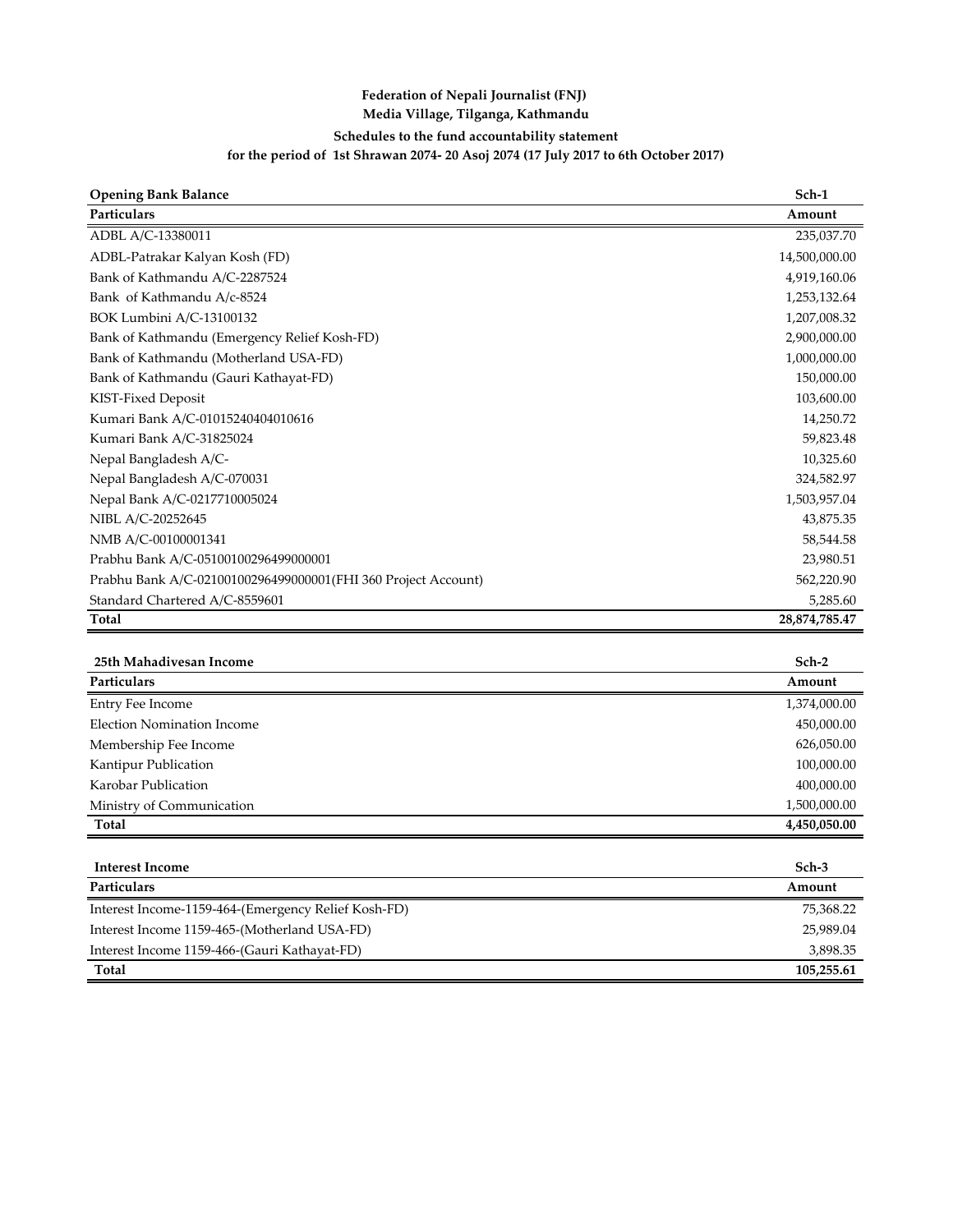| <b>Journalist Treatment Support</b>                                           | Sch-4        |
|-------------------------------------------------------------------------------|--------------|
| Particulars                                                                   | Amount       |
| Rajendra Bahadur Singh                                                        | 10,000.00    |
| Parbat Raj Ghimire                                                            | 10,000.00    |
| Prakash Dhakal                                                                | 20,000.00    |
| Gopal Chancha Rai                                                             | 15,000.00    |
| Nabarj Dhakal                                                                 | 10,000.00    |
| Shesh Raj Khatiwada                                                           | 20,000.00    |
| Gopal Budhathoki                                                              | 25,000.00    |
| Ram Hari Chaulagai                                                            | 10,000.00    |
| Shyam Krishna Dhakal                                                          | 25,000.00    |
| <b>Total</b>                                                                  | 145,000.00   |
|                                                                               |              |
| <b>Office Administration Expenses</b>                                         | Sch-5        |
| Particulars                                                                   | Amount       |
| Bidhan Ammendement Meeting (Miracle Hotel Management Pvt Ltd)                 | 39,776.00    |
| Office Cleaning                                                               | 3,540.00     |
| Office Expenses                                                               | 1,140.00     |
| Office Kitchen (Tea, Sugar, Tea Masala)                                       | 1,574.70     |
| Staff Salary (Shrawan, Bhadra, Dashain & Madiveshan Allowance)                | 808,049.00   |
| Tally Service Charge (CMC Pvt Ltd)                                            | 1,695.00     |
| Travelling (Local)                                                            | 5,710.00     |
| Travelling (Vehicle Hire-Eco Adventures-Branch Election)                      | 51,220.00    |
| <b>Bank Charges</b>                                                           | 250.00       |
| <b>Electricity Expenses</b>                                                   | 14,150.07    |
| Telephone & Communication                                                     | 10,169.80    |
| <b>CIT Expenses</b>                                                           | 27,640.00    |
| Cartridge Refilling Exp                                                       | 3,500.00     |
| Printer Repairing (Samsung Printer-Intel Computer Solution)                   | 4,300.00     |
| Advertising Exp (Suchi Darta-Adcrew Media)                                    | 19,709.46    |
| <b>Fuel Expenses</b>                                                          | 11,988.00    |
| Fan Expenses (Awas Griha)                                                     | 3,000.00     |
| Office Expenses (Khana, Khaja, Tea-Hom Shreshta - Suchana Bhibag Canteen)     | 65,651.00    |
| 25th Mahadivesan (Dev Bindabashini Trade-Old Payment-Ref Khayam Chapagain)    | 56,229.00    |
| Staionery (Jay Ganesh Suppliers)                                              | 111,415.05   |
| Central Committee Meeting Allowance (Madhav Dulal-Old Remaining)              | 4,800.00     |
| Central Committee Meeting Allowance (Chiranjivi Maskey-Old Remaining)         | 7,600.00     |
| Central Committee Meeting Allowance (Air Fare-Nabaraj Mahatara-Old Remaining) | 72,408.20    |
| 14th CCM Travelling Expenses                                                  | 16,500.00    |
| Postage & Courier                                                             | 180.00       |
| Repairing & Maintainence-Laptop (Capital Trading Concern)                     | 14,012.00    |
| <b>Total</b>                                                                  | 1,356,207.28 |

| <b>International Alert-RTV Project Expenses</b>                                           | Sch-6      |
|-------------------------------------------------------------------------------------------|------------|
| Particulars                                                                               | Amount     |
| Staff Salary (July, August & Dashain 2017)                                                | 225,432.00 |
| District Co-Ordinator Salary (Apri-2017-July 2017)                                        | 96,000.00  |
| FNJ Newsletter Publication (Bipendra Ghhimire, Ganga BC, Khagendra Phuyal & Bhuwan Karki) | 16,500.00  |
| Media Mission Expenses (Rupandehi Programme-Hotel New Era)                                | 24,213.64  |
| Media Mission Expenses (Rupandehi Programme-Vehicle Hire)                                 | 18,000.00  |
| Media Mission Expenses (Rupandehi Programme-Taxi Fare)                                    | 5,200.00   |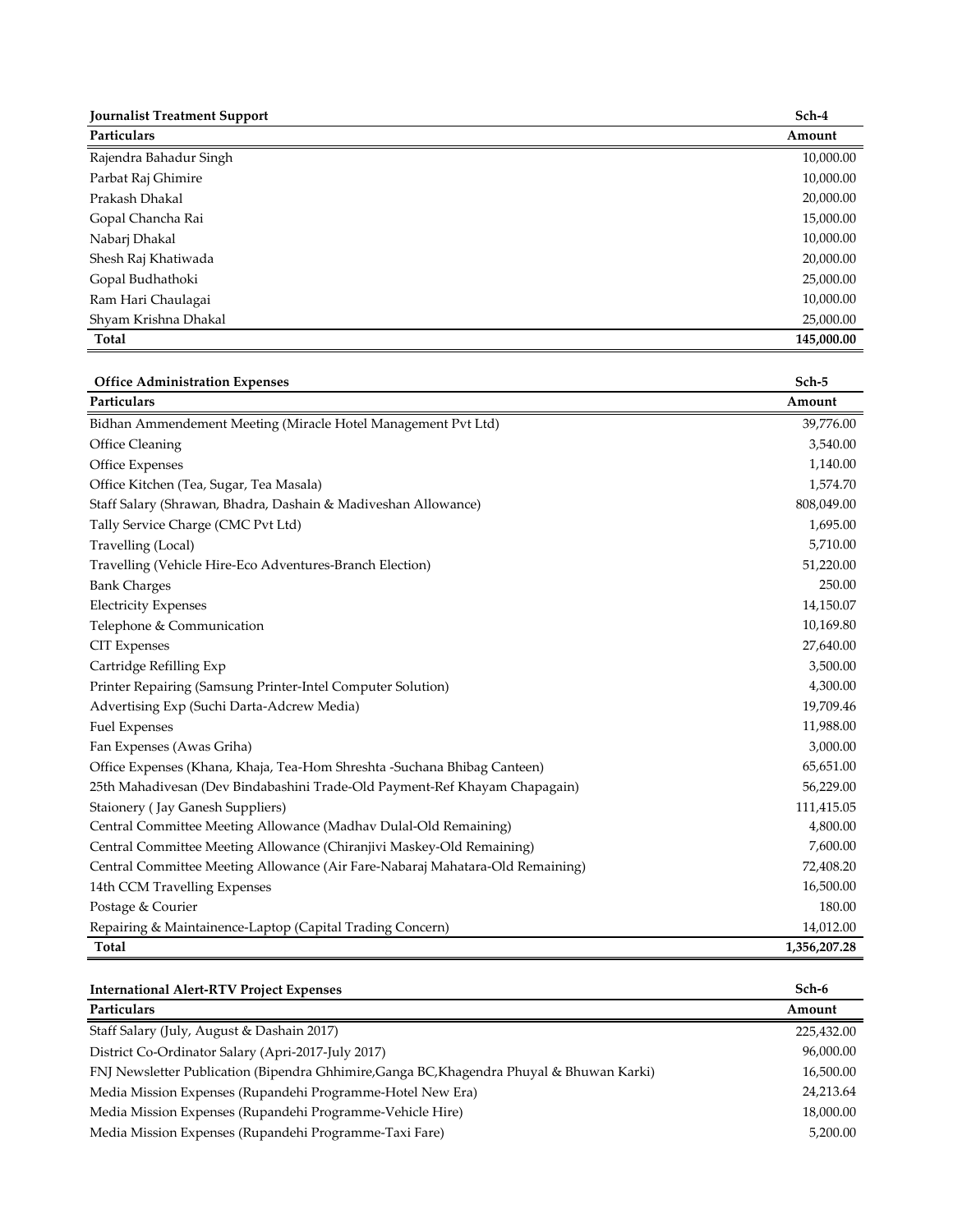| Media Mission (Resource Person-Sangita Khadka, Yanendra GC, Chandrakanta Chapagain)    | 45,900.00    |
|----------------------------------------------------------------------------------------|--------------|
| Media Mission (Resource Person-Suresh Acharya, Anita Bindu, Suryamani Gautam)          | 18,000.00    |
| Press Freedom Violation Training (FNJ-Sunsari)                                         | 34,601.00    |
| Press Freedom Violation Training (Nepalgunj & Kailali Programme)                       | 46,840.00    |
| Article Writing (Patrakarita)                                                          | 109,750.00   |
| <b>IA-Review of Press Freedom</b>                                                      | 78,290.00    |
| Review of Press Freedom (Hotel Diyalo-Rupandehi)                                       | 35,550.00    |
| Review of Press Freedom (Local Participants-Travelling-Rupanedhi)                      | 24,000.00    |
| Review of Press Freedom (Projector, Khaja, Banner & Miscellanous Exp)                  | 18,740.00    |
| Safety of Journalist-Consultancy Fees (Dr Mahendra Bista, Ujir Magar & Shiva Gaule)    | 160,000.00   |
| Travelling (Air Fare-Eco Adventures-Media Mission Programme & Press Freedom Programme) | 47,600.00    |
| Total                                                                                  | 1,004,616.64 |

| Shikshya Patrakarita                                                | Sch-7        |
|---------------------------------------------------------------------|--------------|
| Particulars                                                         | Amount       |
| Shiksha Patrakarita Khaja Exp (Siddharhta Foodland Pvt Ltd)         | 6,399.95     |
| Shiksha Patrakarita Puraskar 2073                                   | 955,000.00   |
| Shiksha Patrakarita Selection Committee (Televison, Radio & Online) | 30,000.00    |
| Shiksha Patrakarita Travelling (Puraskrit Person)                   | 94,360.00    |
| Shiksha Patrakarita Travelling (Meeting Allowance)                  | 92,000.00    |
| Shikshya Patrakarita (Regional Selection Committee)                 | 80,000.00    |
| Shikshya Patrakarita Puraskar-Frame (Patan Glass Store)             | 33,440.00    |
| Shikshya Patrakarita-Technical Samiti                               | 40,000.00    |
| Shikshya Patrika Mulyankan Samiti                                   | 75,000.00    |
| Total                                                               | 1.406.199.95 |

| <b>Mission Expenses</b>                                          | Sch-8     |
|------------------------------------------------------------------|-----------|
| Particulars                                                      | Amount    |
| Mission-Chakka Malla (Amount Reimbursd to Prakash Bikram Shah)   | 41,510.00 |
| Mission-Khem Bhandari (Amount Reimbursed to Prakash Bikram Shah) | 8,000.00  |
| Total                                                            | 49,510.00 |

| RSA-Suchana Hak Chalfal | Sch-9     |
|-------------------------|-----------|
| Particulars             | Amount    |
| FNJ-Banke               | 20,000.00 |
| FNJ-Sunsari             | 20,000.00 |
| FNJ-Kathmandu           | 20,000.00 |
| FNJ-Baitadi             | 20,000.00 |
| FNJ-Doti                | 20,000.00 |
| FNJ-Makwanpur           | 20,000.00 |
| FNJ-Dhankuta            | 20,000.00 |
| FNJ-Dolakha             | 20,000.00 |
| FNJ-Salyan              | 20,000.00 |
| FNJ-Kailali             | 20,000.00 |
| FNJ-Terathum            | 20,000.00 |
| FNJ-Shankhuwashabaha    | 20,000.00 |
| FNJ-Jajorkot            | 20,000.00 |
| FNJ-Siraha              | 20,000.00 |
| FNJ-Dang                | 20,000.00 |
| FNJ-Humla               | 20,000.00 |
| FNJ-Sarlahi             | 20,000.00 |
| FNJ-Illam               | 20,000.00 |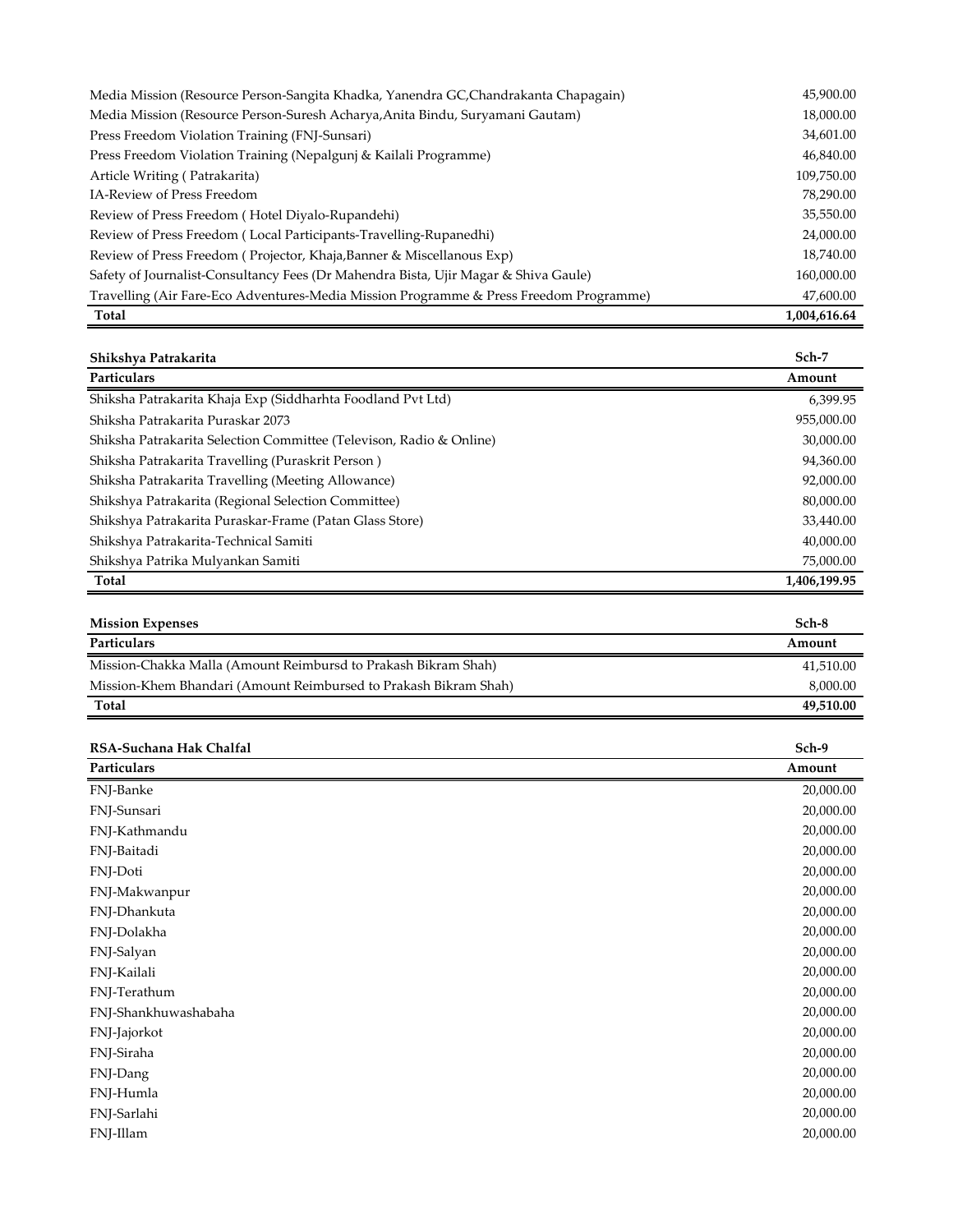| FNJ-Bardia     | 20,000.00  |
|----------------|------------|
| FNI-Dadeldhura | 20,000.00  |
| FNJ-Kapilbastu | 20,000.00  |
| FNJ-Accham     | 20,000.00  |
| <b>Total</b>   | 440,000.00 |

| 25th Mahadivesan-Puraskar Expenses                   | Sch-10     |
|------------------------------------------------------|------------|
| Particulars                                          | Amount     |
| Krishna Prasad Bhattari Puaskar (Bijay Kumar Pandey) | 100,000.00 |
| Gobinda Biyogi Puraskar (Bhairab Risal)              | 50,000.00  |
| Krishna Sen Icchuk Puraskar (Komal Baral)            | 50,000.00  |
| Gauri Kathayat Purasakar (Late Puskar Thapa Family)  | 15,000.00  |
| Uma Singh Patrakarita Puraskar (Sima Singh Sharma)   | 10,000.00  |
| Total                                                | 225,000.00 |

| 25th Mahadivesan-Programme Expenses                                                                     | Sch-11       |
|---------------------------------------------------------------------------------------------------------|--------------|
| Particulars                                                                                             | Amount       |
| Article Writting Expenses (Nepali Patrakarita Chuanati ra Upalabdi)                                     | 78,450.00    |
| Books & Publication (General Secretary, Treasurer, Patrakarita Chnauti, Khaja Coupon, Bidhan, Envelope, | 484,693.15   |
| Praman Patra-Mountain Multi Trade & Suppliers)                                                          |              |
| Catering Expenses (Siddhartha Foodland Pvt Ltd)                                                         | 4,685,917.90 |
| Hotel Expenses (Hotel President)                                                                        | 2,508,600.00 |
| Election Commitee Lunch/Khaja (Siddhartha Foodland Pvt Ltd)                                             | 42,576.08    |
| <b>Election Committee Rumuneration</b>                                                                  | 539,000.00   |
| Stationery (Pilot Pen & Techno Tip)                                                                     | 3,540.00     |
| Pasmina Expenses (Shawl for Puraskrit Person & Other Guest)                                             | 27,000.00    |
| Election Committee Hotel Expenses (Royal Singhi)                                                        | 25,984.92    |
| Ballet Paper Printing (Hidel Press Pvt Ltd)                                                             | 32,247.00    |
| Driver Alowance (Suman Shreshta)                                                                        | 11,100.00    |
| Decoration Exp(Ram Kumar Bohara- Pragya Bhawan Staff)                                                   | 5,000.00     |
| Vehicle Hire & Labour Charge -Pragya Prathishtan-FNJ-Pragya Prathishthan (Arjun Bahadur Basnet          | 18,700.00    |
| Flex Expenses (Banner for Mahadivesan)                                                                  | 8,112.00     |
| Khana Expenses (Office Staff-During Mahadivesan)                                                        | 11,620.00    |
| Room Expenses (Hotel Asia-Tilganga-Office Staff)                                                        | 3,600.00     |
| Water, Tea, Juice Expenses (Election Committee)                                                         | 34,228.00    |
| Stamp Pad & Other Expenses (Shyam & Shyam)                                                              | 3,200.00     |
| Travelling(SheshRaj Khatiwada)                                                                          | 1,500.00     |
| Mala, Bouque, Glue, Bag, Dori, Plastic Bora, Battery & Other Miscellanous Expenses                      | 28,500.00    |
| Pendrive & other stationery Expenses (Election Committee)                                               | 2,329.00     |
| Books Publication Expenses (Sky Press Trade Link Pvt Ltd-Patrakarita)                                   | 84,750.00    |
| Photography Cost (Shaligram Tiwari)                                                                     | 25,000.00    |
| Samman Patra (Tamra Patra for Old Committee & Staff - Super Metal Centre)                               | 198,880.00   |
| Samman Patra (Guest-Shakya Ornament & Craft)                                                            | 32,900.00    |
| Telephone Exp (Mobile Recharge for Office Staff)                                                        | 5,500.00     |
| Travelling (Bon Vehicles)                                                                               | 62,489.00    |
| Travelling (Vehicles hire for Goods Transportation to Pragya Bhawan)                                    | 10,900.00    |
| Travelling (Bhojraj Ghimire-Taxi fare for Mahadivesan Work)                                             | 20,000.00    |
| Travelling (Other Office Staff)                                                                         | 3,785.00     |
| Venue Expenses (Pragya Prathishtan)                                                                     | 245,000.00   |
| Videography & Live Broadcasting Cost (Exposure Media Pvt Ltd)                                           | 45,200.00    |
| Volunteering Staff Cost (National Deaf Federation of Nepal & Others)                                    | 61,000.00    |
| Welcome Expenses (New Committtee-Moment Capture Photo Studio-Pramanpatra)                               | 38,765.00    |
| Total                                                                                                   | 9,390,067.05 |